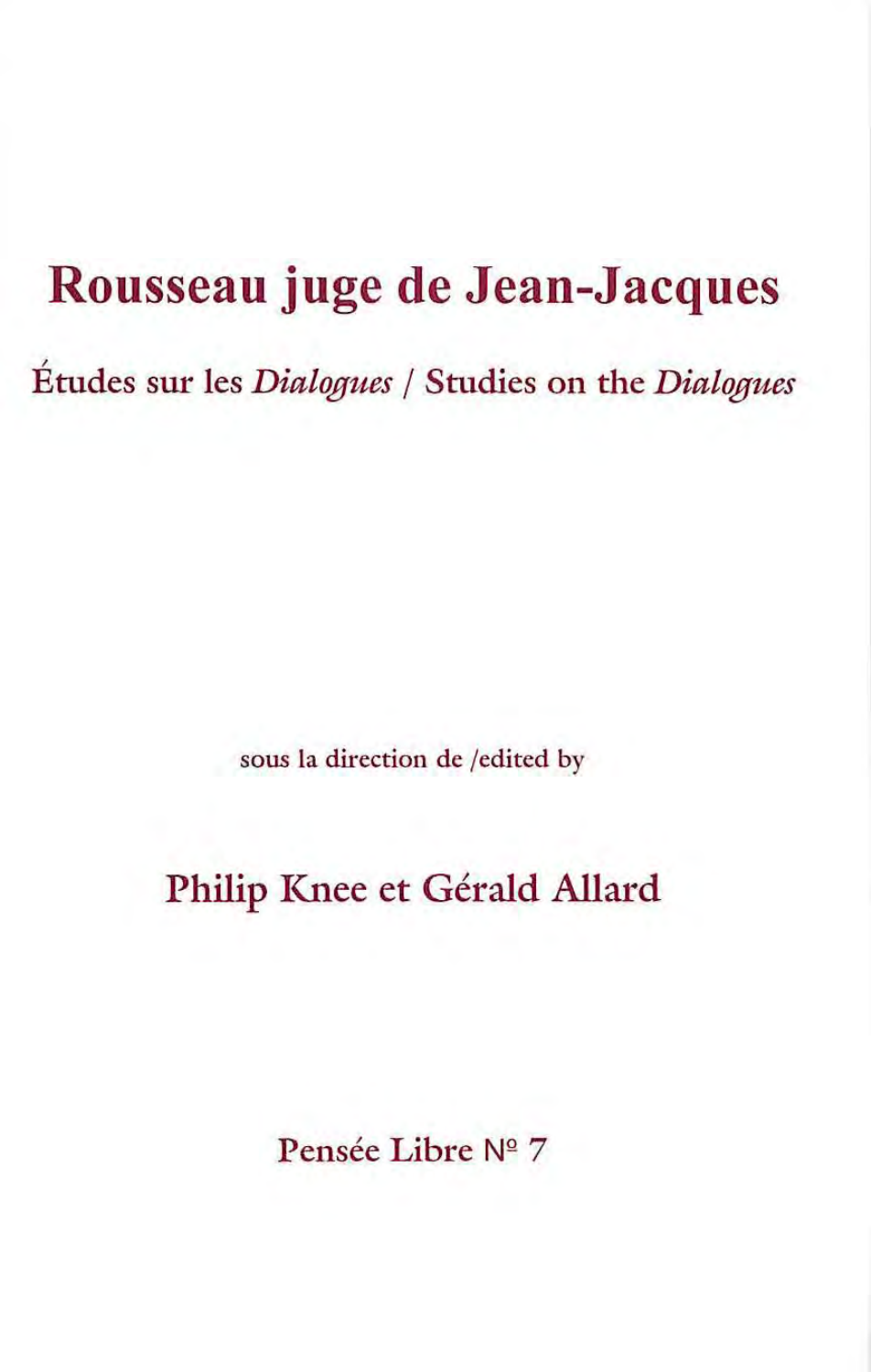#### CANADIAN CATALOGUING IN PUBLICATION DATA

Main entry undert title:

Rousseau juge de Jean-Jacques: Études sur les *Dialogues* 

(Pensée Libre: no. 7) Text in French and English. lncludes bibliographical references. ISBN 0-9693132-6-8

l. Rousseau, Jean-Jacques, 1712- 1778. Studies on *Dialogues.* Knee, Philip and Allard, Gérald. Il. North American Association for the Study of Jean-Jacques Rousseau. III. Title: Rousseau juge de Jean-Jacques, Studies on the *Dialogues.*  IV. Series.

#### DONNÉES DE CATALOGAGE A VANT LA PUBLICATION

Vedette principale au titre:

Rousseau juge de Jean-Jacques: Études sur les *Dialogues* 

(Pensée Libre: no. 7) Texte en français et en anglais. Comprend des références bibliographiques. ISBN 0-9693132-6-8

1. Rousseau, Jean-Jacques, 1712- 1778. Études sur les *Dialogues. 1.*  Knee, Philip et Allard, Gérald. Il. Association nord-américaine des études Jean-Jacques Rousseau. III. Rouseau juge de Jean-Jacques Études sur les *Dialogues.*  IV. Collection.

The publication of this volume was made possible by the cooperation of the North American Association for the Study of Jean-Jacques Rousseau and Université Laval, Québec.

Ouvrage publié grâce au concours de "Association nord-américaine des études Jean-Jacques Rousseau et de l'Université Laval, Québec.

© Association nord-américaine des études Jean-Jacques Rousseau /North American Association for the Study of Jean-Jacques Rousseau, 1998.

ISBN 0-9693132-6-8

Collection *Pensée Libre* dirigée par Guy Lafrance. *Pensée Libre* series editor: Guy Lafrance.

Imprimé au Canada Printed in Canada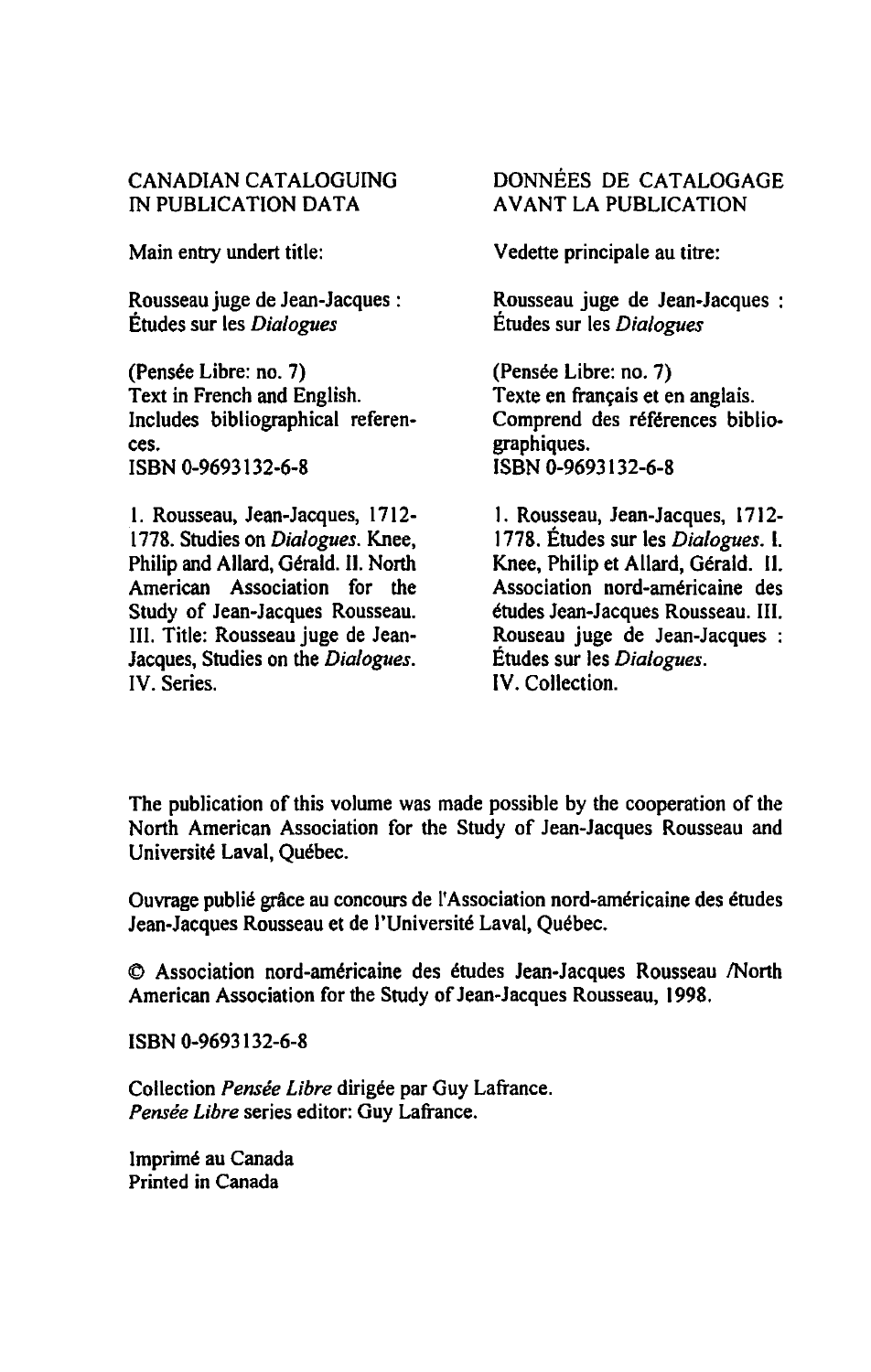### Rousseau's *Pigmalion*<sup>l</sup> : Prelude to *The Dialogues*

In the mid-eighteenth century, a *prelude* designated a musical composition played as an introduction to a liturgical ceremony.<sup>2</sup> In this paper 1 shall designate *Pigmalion* as prelude to the *Dialogues* in its presence as an autobiographical endeavor ultimately realized theatrically in lyric form. As such, it precedes the public witness of the ceremony of Rousseau's life. The text of *Pigmalion* was initiated in 1762 at a time when Rousseau entered a period of exile and was not performed until March, 1770 in Lyons. As lyric prelude, the *scène lyrique Pigmalion*  preceded the telling of Rousseau's life, thereby constituting both lyrical and autobiographical text. Chronologically, its performance existed prior to his reading of *The Confessions* in December, 1770. Established in tripartite form as a work ofhope and of clarity, 1 advance the hypothesis that, in this stance and as lyric text, it supplements the *Dialogues* as work of despair and justification. In both. Rousseau's revealing of the self theatrically is of prime importance, displacing through multiple processes of iconization the arduous task of writing. As *scène lyrique* comprising the artisan, silent spectator, and sculpted marble statue, *Pigmalion* thus transposes figures of the *Dialogues* comprising the reader, Jean-Jacques and Rousseau into a work of tripolar theatrical portraiture. As spectacle, *Pigmalion* as *mise en abyme.* designates the unification of Rousseau's self, symbolically, through the creation of self as monument and construct of marble stone. The significance of marble as material suitable for monument and for the molding of the artwork cannot be discounted; nor can the troubled, aspiring gaze of the sculptor announced in the opening scene. It is the gaze which calls into question the artisan's skill. Rousseau's aspiration, like that of the artisan, is to mold a work

<sup>&</sup>lt;sup>1</sup>. In this paper, I shall use the orthography, "Pigmalion," to designate the edition of written text or libretto by Rousseau on which my reading is based and shall use "Pygmalion" to designate the title given to the lyric production by Rousseau, as weil as the text and character of the original Greek myth.

l. The French *liturgie* derived from the Latin and Greek *litourgia* was a ritual of public service to the gods described in the New Testament as the ministry of priests. Quoted from Websters Dictionary, V. Neufeldt and D. Guralnik, eds., New York, Simon & Schuster, 1988, page 790.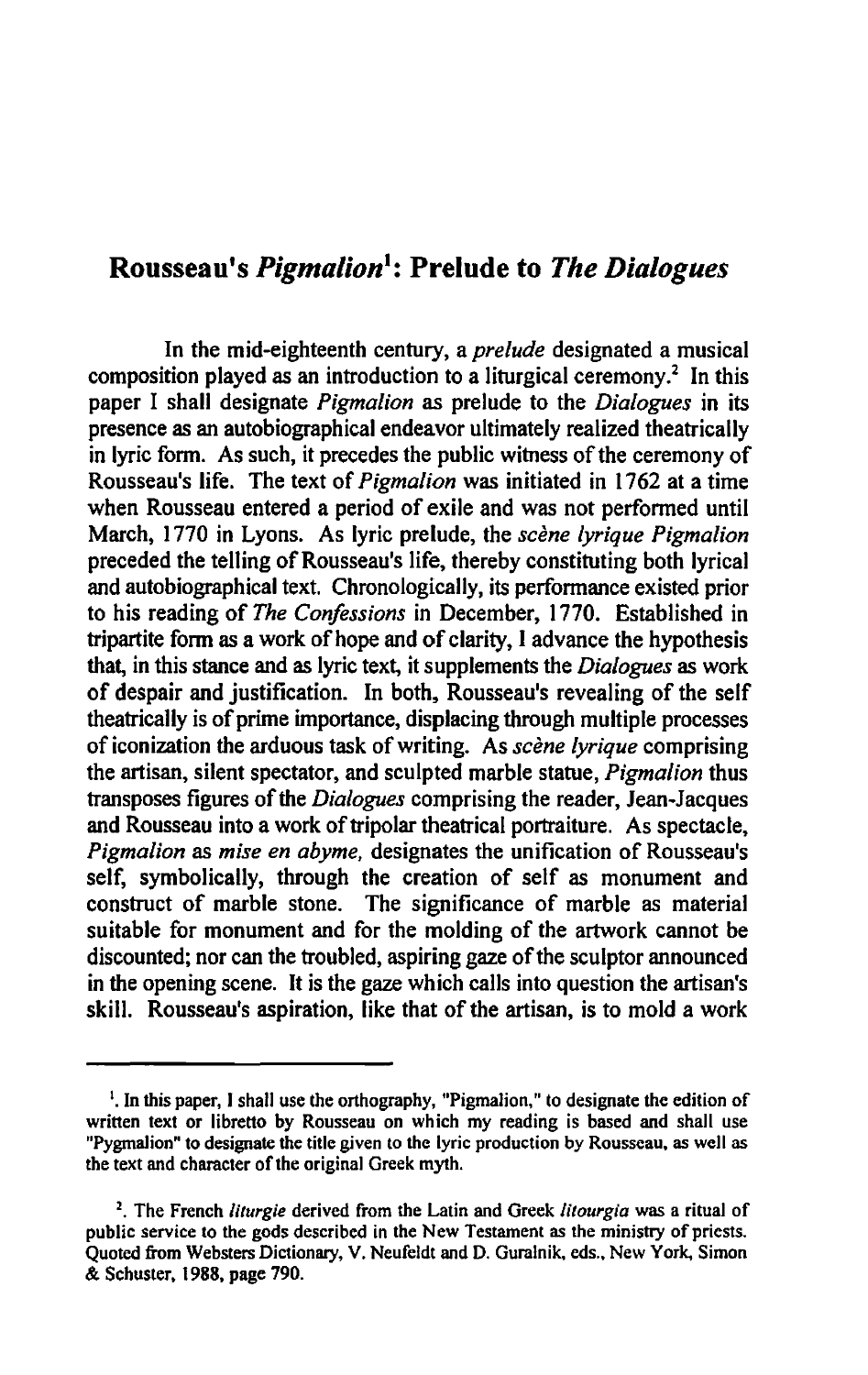whole and unified, representative of the integrated self. Rousseau, in essence, achieves a theatrical status for the self in *Pigmalion,* becoming both spectator and author of the selfs creation.

The personal and psychological situation surrounding *Pigmalion's* performance is revealed in the Third Dialogue. Rousseau derisively denounces its 1775 performance before the prestigious *Comédie Française* "puisqu'ayant sous les yeux ses livres, tels à peu pres qu'il les a composés, on n'en a pas tiré l'objection qui nous paroit si forte à l'un et à l'autre contre l'affreux caractère qu'on prête à l'Auteur; puisqu'au contraire on les a su mettre au rang de ses crimes, que la profession du foi du Vicaire est devenue un écrit impie, *l'Héloise* un roman obscène, *Le Contrat social* un livre séditieux; puisqu'on vient de mettre à Paris *Pigmalion,* malgré lui, sur la scène, tout exprès pour exciter ce risible scandale qui n'a fait rire personne et dont nul n'a senti la comique absurdité; puisque enfin ces écrits [...] n'ont pas garanti leur auteur de la diffamation de son vivant, l'en guarantiront-ils mieux après sa mort (964)."

Rousseau's ascribes to the Paris production of *Pigmalion* a *risible scandale* (ridiculous scandai) in alluding to a perceived contestation over right of authorship of its lyric. Whereas the verbal text of *Pigmalion* is first mentioned by Rousseau in a letter to Du Peyrou from Strasbourg in *1765, Pigmalion's* musical staging, the subject of this paper, was not realized until much later.<sup>3</sup> Not until a chance meeting in Lyons, in 1770, between Rousseau and an amateur composer, Horace Coignet, was the lyric component realized allowing *Pigmalion* its full achievement as spectacle.

Rousseau persuaded Coignet to compose a musical score to his drama, one wherein the musical phrase and declamatory text would act in unison, complementing each other as text in binary form. Coignet's account of their meeting is described as follows "Chargé de sa scène lyrique, pénétré de son sujet, je composai de suite l'ouverture [ ... ] il fut étonné de ma facilité. Il me demanda de lui laisser faire *l'andante* entre l'ouverture et le *presto,* de même que la ritournelle des coups de  $m$ arteau. $14$ 

<sup>&</sup>lt;sup>3</sup>. Rousseau, en route to Berlin after having to flee the French village of Motiers, had wished to perform in that city both *Pigmalion* and an earlier work, *L'Engagement témeraire.* 

<sup>4.</sup> Arthur Pougin, *Jean-Jacques RousseauMusicien,* Paris, Librairie Fischbacher, 1901, page 120. Quoted from *Lyons vu de Fourvières,* Lyons, Boitel, 1833.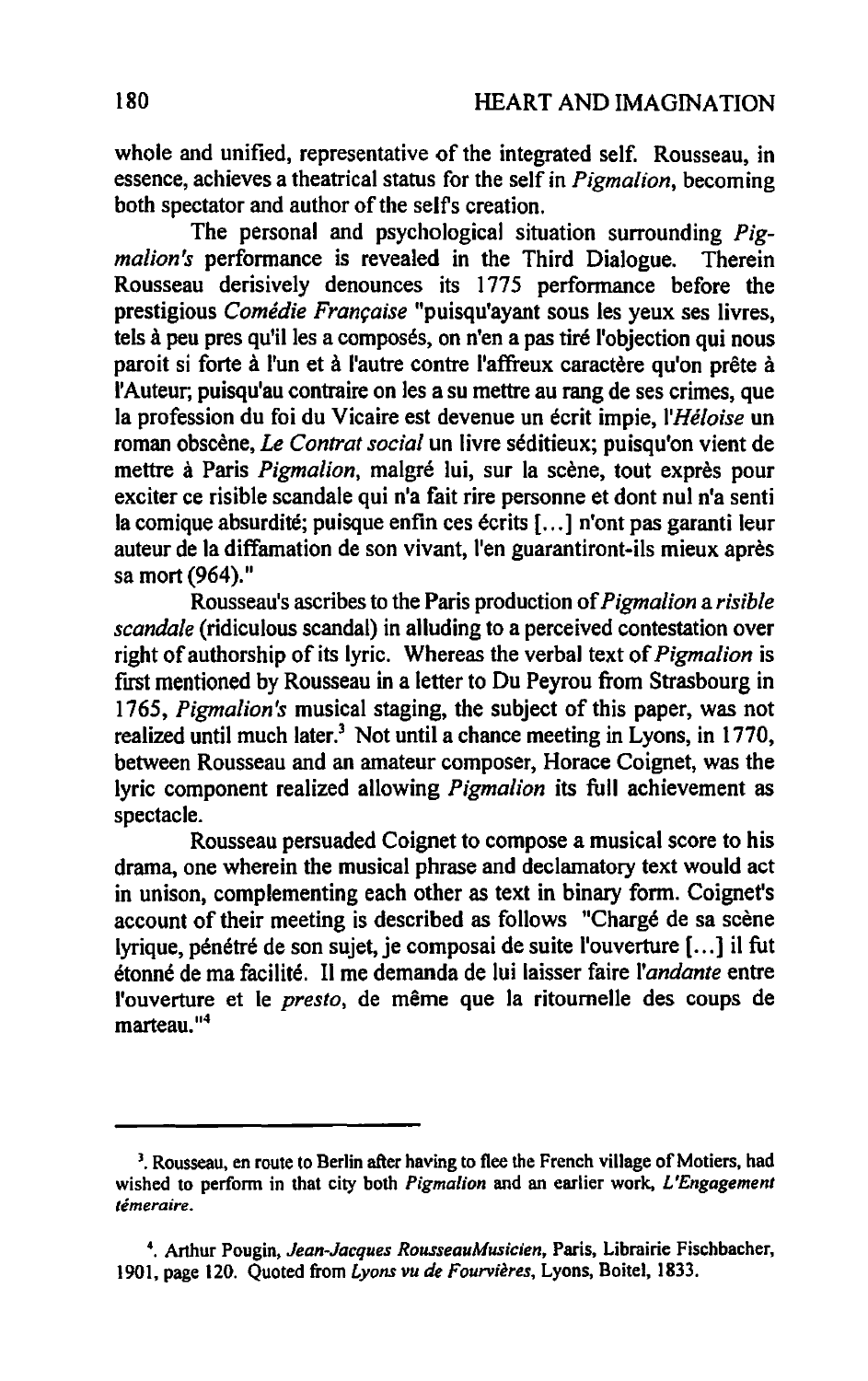Rousseau's *Lellre sur* l'Alceste *de Gluck'* cites *Pigmalion* and ideals guiding its creation as a suitable vehicle for a newly formulated *recitative* where words and music "se font entendre successivement" As cited in the letter, *scène lyrique* as genre existed as one where musical and verbal text complemented each other while progressing toward an envisioned conclusion. "où la phrase parlée est en quelque sorte annoncée et préparée par la phrase musicale."<sup>6</sup>

As staged lyric work, *Pigmalion* was first performed before a private audience in May, 1770 with music by Coignet and Rousseau. Yet Rousseau later sought to claim full credit for the composition to the astonishment of Coignet, a claim giving rise to scandaI. In a November, 1770 letter to the *Mercure de France* Coignet countered Rousseau's claim of having authored fully the words and music "Rousseau voulant faire entendre au grand concert, un motet qu'il avait composé il y avait alors vingt ans, me chargea, à la première répetition de conduire l'orchestre. Les musiciens en prirent de l'humeur contre lui. [ ... ] Une nombreuse réunion était allée pour l'entendre. Rousseau s'en prit aux musiciens. Le chagrin qu'il éprouva de ce mauvais succès le décida à quitter Lyons" correcting the error "Alors j'écrivis à Lacombe, rédacteur du Mercure, que la musique de *Pigmalion* n'était pas de Rousseau, mais que j'en devais le succés aux conseils de ce grand homme, dont la présence m'inspirait. Je me décidai à la faire graver, en donnant à Rousseau ce qui lui appartenait. Il n'en fallait pas davantage pour le refroidir à mon égard.  $\overline{r}$ <sup>7</sup>

Confirming his knowledge of music's history. Rousseau aspired to model the score of *Pigmalion* on the *melopœia* of Ancient Greece revealed in correspondence with eighteenth century music historian, Charles Burney. Described as the singing of poetry, *melopœia* had specific rules. Burney's account, after the text of the Greek theoretician,

6. *Fragmens d·observations. Sur* l'Alceste *italien de monsieur le chevalier Gluck.*  page 448.

<sup>&</sup>lt;sup>5</sup>. Alceste by composer Christoph Willibald Gluck was first performed in Vienna in 1767 with libretto by Calzibigi and iIIUstraled many operatic reforms espoused by Gluck. These included a retum to the natural origins of opera, dispensing with pure musicianship and. instead, reinforcing the dramatic situation. In this full-scale opera, Gluck dispensed with castrati, common to eighteenth century Italian *opera seria,* and had the work performed by an *opera buffa* troup using characters from common classes. Cited in *Grave Dictionary of Music,* ed. A. Holden with N. Kenyon and A. Walsh "Christoph Willibald Gluck" by David Butchan, London, Viking, pages 370 to 379.

<sup>7.</sup> Account of Horace Coignet in *Lyons vu de Fourvières,* Lyons. Boitel, 1833. Quoted in Arthur Pougin. page 121.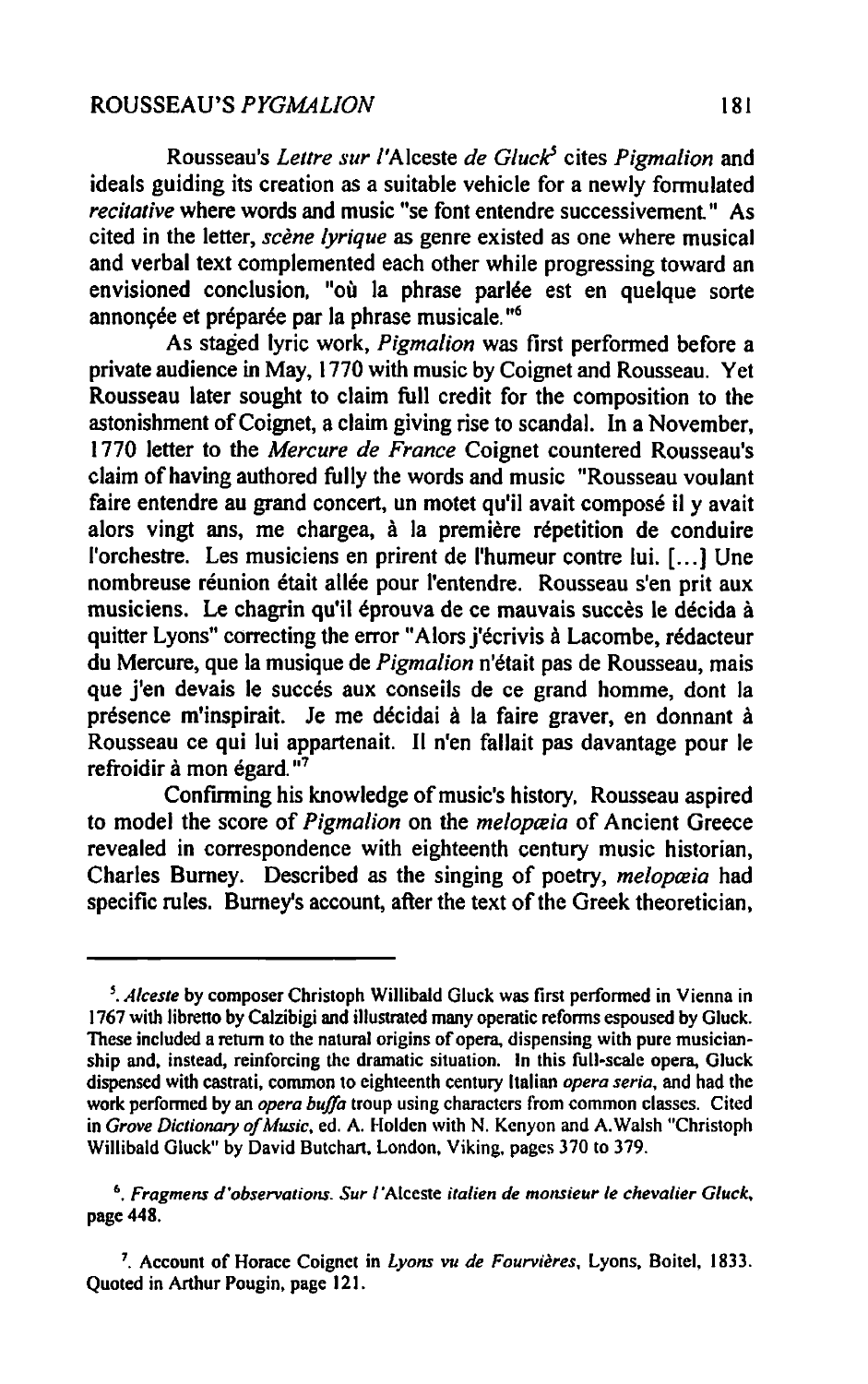Aristedis Quintilianus, cites curious "moral distinctions" used by the Greeks in its composition.8 For *melopœia* to achieve its full effect, a composition was composed in one of three modes including the *dilhyrambic* or Bacchanal, the *nomic,* consecrated to Apollo, and the *tragic.* In turn the chosen mode corresponded to the musical instruments used. The *andante* portion of the ritornello composed by Rousseau in the key of D minor modulating to C, was assigned to the *nomic* mode for wind instruments of the highest register.

The story of the sculptor Pygmalion had been treated many times throughout the Western Iiterary tradition since Ovid. ln Greek mythology, Pygmalion was an ancient king of Cyprus who fell in love with Aphrodite and, upon her refusaI to grant him favors, created an ivory statue in her likeness. The Pygmalion legend is recounted in *Metamorphoses* X wherein the poet Ovid's obsession with love and feminine psychology caused him to portray the artist's love for his statue in morbid, pathological terms.<sup>9</sup> Ovid, whose verses tended to be satirical, reconstructed the myth by causing the statue to come to life as a mortal. Like Orpheus, Pygmalion was given the power to bring to life dead matter, symbolizing the coming to Iife of the art work. More importantly, serving as antecedent to Rousseau's version, Pygmalion was conceived as sculptor, not as king, who could escape from reality into creative art. The representation of the statue's coming to life through the toil of the artist is enhanced by Rousseau thematically in his *scène lyrique.* 

Whereas in Ovid's tale Venus rewards Pygmalion by bringing to Iife Galatea, in Rousseau's *scène,* the figurative act of naming the self conferred by posterity is brought to life through the creation of the artwork. This process results in a spectacularization of the autobiographical moment conferred through processes of staging. 1 posit that the theatrical representation of self is Rousseau's affirmation and is created using the artist figure, the spectator, and the statue as triple points of portraiture wherein the self on one level betokens a conversation about the self on other levels.

My reading of this lyric work thus argues for the existence of a "theatrically supplemented rhetoric." As in the *Dialogues* wherein Rousseau constructs a theatrical "scene à trois personnages," *Pigmalion as* libretto and its lyric performance are constructed as a scene wherein

<sup>&#</sup>x27;. Charles Burney, *A General History of Music From the Earliest Ages to the Present Period(1789),* with Critièal and Historical Notes by Frank Mercer, New York, Dover, 1957, page 69.

<sup>9.</sup> See Karl K. Hulley and Stanley T. Vandersall, eds. *Ovid's Metamorphoses,*  University of Nebraska Press, Lincoln, 1970, page 460.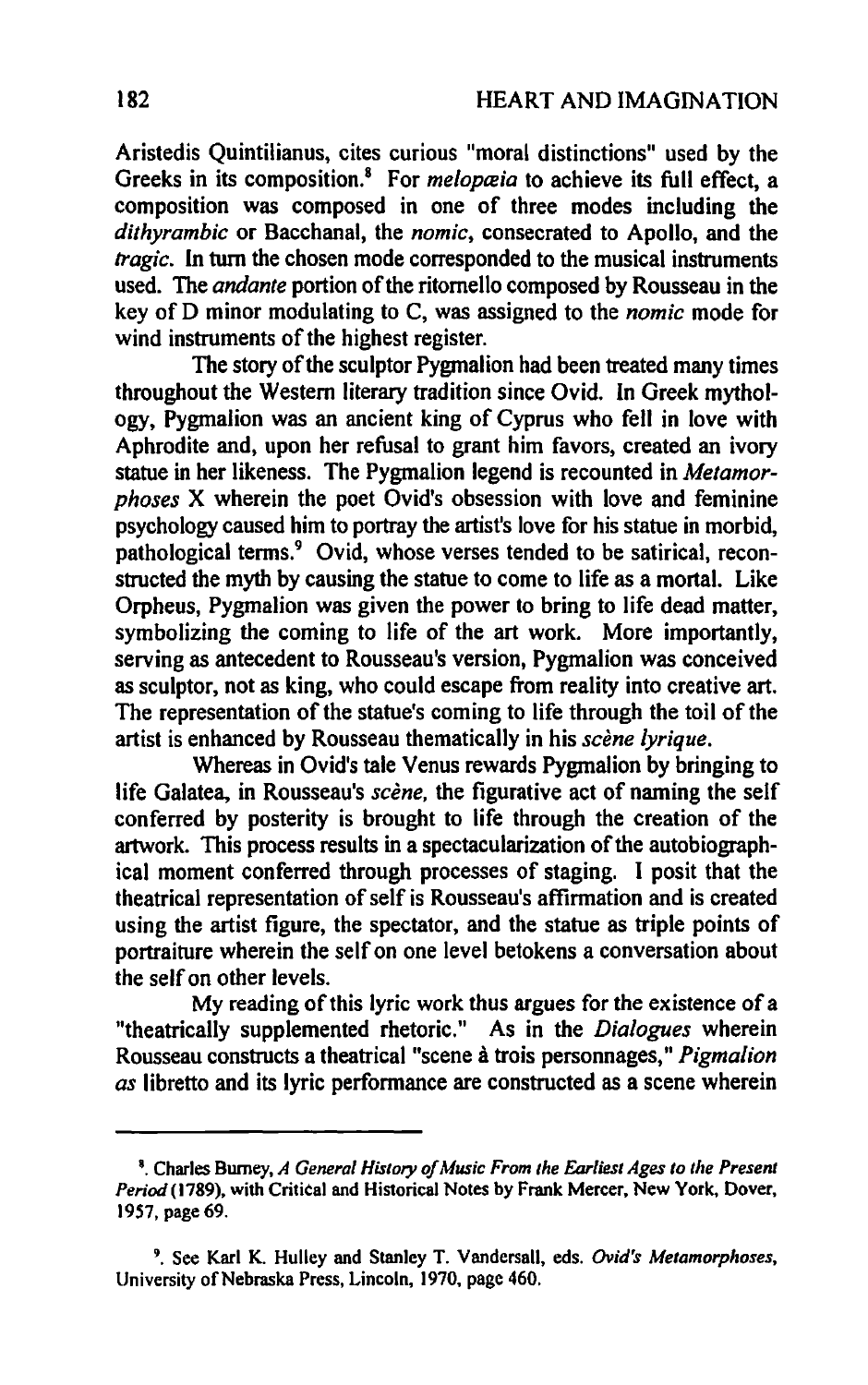*la voix publique,* indicated in the *Dialogues* by the figure of *le Francais,*  is designated by the unseen presence of the spectator. Whereas, in the *Dialogues,* the character of Rousseau directs the conversation with *le Francais* in defense of Jean-Jacques, in *Pigmalion* as text and as staged lyric work, Jean-Jacques as workman/sculptor refashions the self of Rousseau as one conferred to posterity in the eyes of the spectator. Thus, the epiphany of self cited by De Man is supplemented through the dimension of interiority realized as lyric performance. This dimension of interiority, musically revealed, both enlarges and supplements the pathos of self signified as the creative process, causing a transfonnation to occur on multiple levels toward an achievement of monumentality.

In *hisscène,* Rousseau affinns through the figure of the artist the *creation* of self in stone (itself of nature) as monument achieved through multiple layers of being. In *Pigmalion,* artifice is thereby allowed to triumph causing an illusory victory of appearance. (In Rousseau's theory, clearly stated in the *Second Discourse,* appearance *[paraître]* opposes being *[être]* as the natural self to the artificial and privileges the former. The natural self, through its immersion in nature, is the more favored self and is healed and uplifted.)

In tenns ofa decisive chronology, the text of *Pigmalion,* as De Man has written, immediately follows Rousseau's major literary achievement. Thus, it accords full presence to self-experience and selfwitness. If one admits with De Man that acute self-understanding is not incompatible with pathological misinterpretations of the selfs relationship to others,<sup>10</sup> then Rousseau's verbal text alone can be seen as a fortification and enshrinement of self-love before increasingly ambivalent personal and social structures. Therein, the interior voice of the sculptor, Pygmalion, reified in the libretto "l'entretien des peintres et des poëtes est sans attrait pour moi; la louange et la gloire n'élevent plus mon âme; les éloges de ceux qui en recevront de la postérité ne me touchent plus"<sup>11</sup>, is not unlike Rousseau's state of mind revealed in his first correspondence to Malesherbes (January, 1762) echoing an attitude of distress directed toward worldly success "J'ai un cœur trop sensible à d'autres attachements pour l'être si fort à l'opinion publique; j'aime trop mon plaisir et mon indépendance pour être esclave de la vanité." 12

<sup>10.</sup> Paul De Man, "Self," *Allegories o/Reading,* New Haven, Yale University Press, 1979, page 163.

<sup>&</sup>lt;sup>11</sup>. *Pigmalion*, libretto, page 5.

<sup>&</sup>lt;sup>12</sup>. Lettres à Malesherbes, page 1130.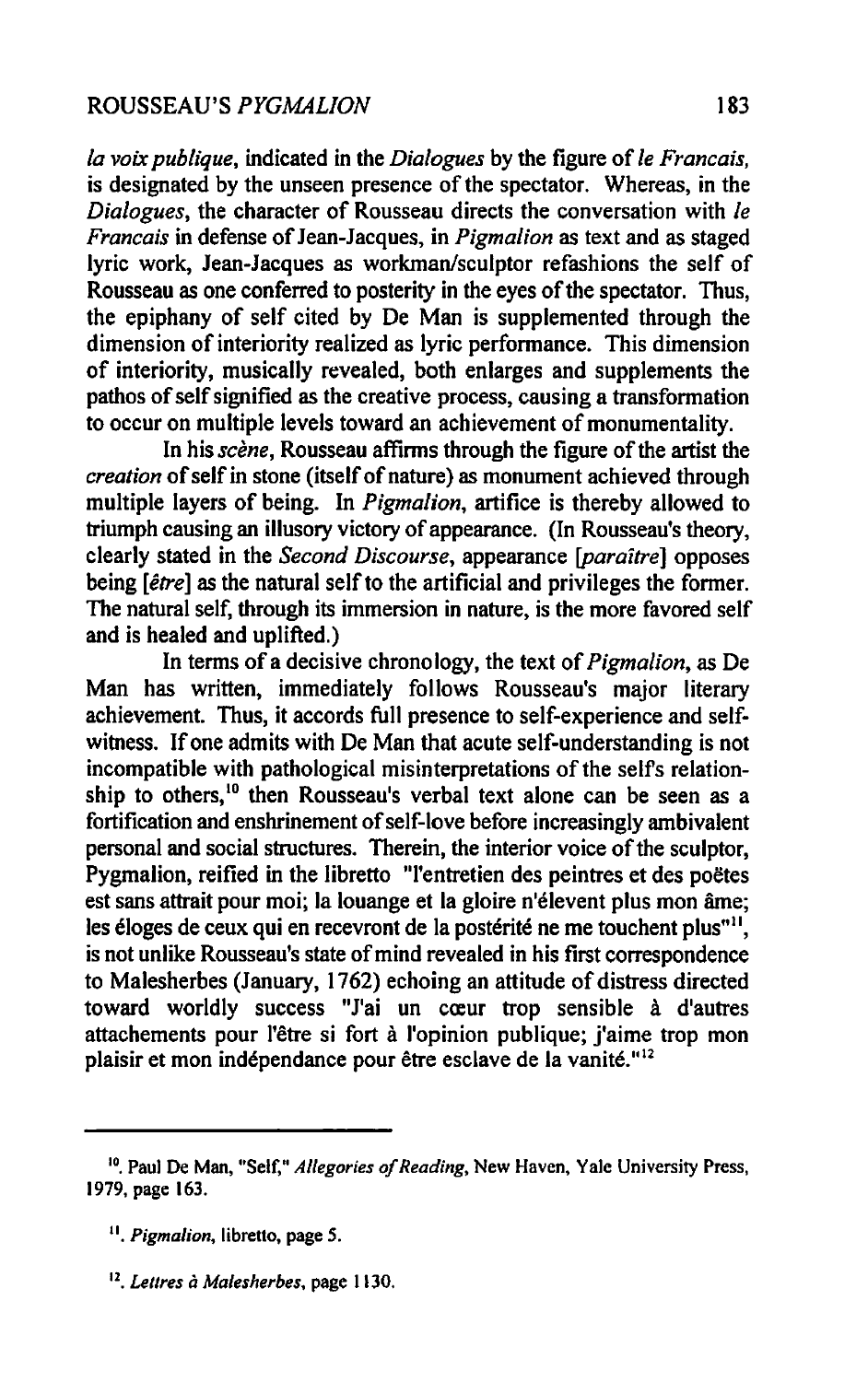Thus as *scène lyrique,13* and in its status as spectacle, *Pigmalion*  contains multiple levels of reading which represent to the spectator an idealized unity of self ascending from conflict. Lyrically, Rousseau enhances this idealized vision of clarity through a varlety of means. First, the psychology of the protagonist, Pygmalion, is revealed as symphonic fragments performed altematively with intervals of silence and verbal text. This juxtaposition of music, silence, and verbal text subliminally reflects the unconscious and its fears, $14$  linking them to the conscious self and its actions. For Rousseau, the hybrid nature of *Pigmalion* as *scene lyrique* comprising verbal text, stage directions, and symphonic fragments serves to portray the interior self of Rousseau at the time of its writing to the spectator.

Secondly, the alternance of symphonic music with text is used to reveal through suspended moments of discordant sound, sudden variation in volume, and uses of the minor key, the selfs confrontation and seeking after the sublime sentiment as harbinger of immortality. Thus Rousseau's composition of the *andante* fragment of the ritornello in the key of D minor, associated during the eighteenth century with that of the funeral dirge, is of significance as is his composition of the segment wherein the sculptor first chisels the work of stone. This latter gesture of chiseling, staged, may be perceived as signifying Pygmalion's seeking to control the passage of time toward eternity.

Finally, the framing device achieved by juxtaposing melodic key with text, supplemented by segments of silence, results in a deliberate alienation of musical sound from verbal text, signifying the uniqueness and supplementarity of Jean-Jacques-as-sculptor and Rousseau-asartwork. Rousseau's uncertainty during this chronological period, reflected through the above-mentioned musical processes enhances the complementarity of music as reflection of nature opposing verbal text, symbolizing the sculptor's dialogue with the artwork. According to this interpretive schema, music may be said to enliven the story of Pygmalion just as life awakens or enlivens the statue's coldness or deadness. The totality of performance, in causing music to enliven language, thereby

<sup>13.</sup> Rousseau's denomination, *scène lyrique,* Pougin reeounts, would today imply the idea of the cantata fonn or of melodrama, wherein purely symphonie music is either accompanied by or occurs in alternance with spoken text. Pougin cites Beethoven's *Egmont* and Mendelsohn's *Midsummer Night's Dream* as similar examples. (Pougin, page 122)

<sup>14.</sup> As musical text, *Pygmalion* was harbinger of the future trend in opera of adhering to a more psychological, interior voice; it enacted Rousseau's belief that music expressed various shades of feeling which make possible a "coming alive" of the art work.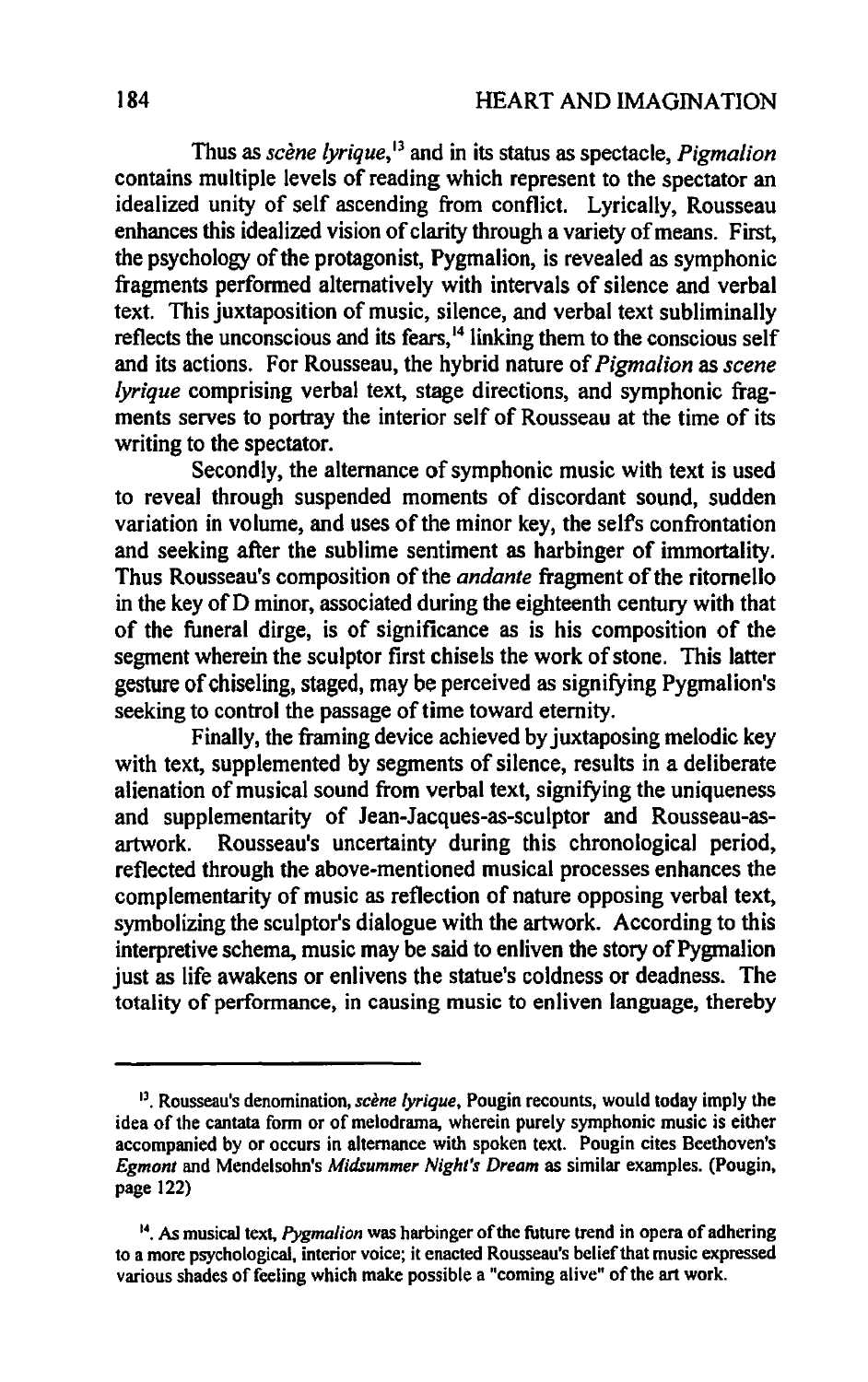establishes a chain of oppositions between the artwork and self-presentation as the artwork is aggrandized and deified, the sculptor's self is diminished. Conversely, in alluding to *Pigmalion's* final scene, as the work of art is abandoned to the despair of reexperiencing the human condition, the self represented simply as Jean-Jacques is deified through being human and of the earth.

The final public representation of *Pigmalion* by *La Comédie Française* occurred in the period immediately preceding Rousseau's offering of the *Dialogues*<sup>15</sup> on the altar of Notre Dame, the period when Rousseau falsely claimed full authorship of the entirety of its musical composition<sup>16</sup> while angrily denouncing its staging in Paris as an attempt by outsiders to persecute him. He therefore refused to witness its performance. In observing the stage directions of the libretto *Pigmalion,*  transformed as lyric spectacle, the contours of Rousseau's paranoia can be perceived through movements conceived as ambivalence and vacillation, enhanced by the lyric thus promoting the use of indeterminacy as means. As process, lyric indeterminacy specularized or reinforced the presence of Rousseau's paranoid delusions. Lasting from the text's first writing until well after its staged production in Lyons, these moments of fear, realized theatrically through the *dedoublement* of musical and linguistic frames of reference, allowed deliberately blurred articulations of narrative to be represented.

Although Rousseau sought control of ail aspects of its production, the contours of paranoia or self division intermingled throughout its text were amplified as multiple points of reference through stage directions alluding to the interior state of the artist, in tum reflected in the gestures of flight and of exile of Rousseau himself. **In** the libretto, the opening scene is described "Le théâtre représente un atélier de sculpteur. Sur les côtés on voit des blocs de marbre, des groupes, des statues  $\epsilon$ bauchés $[...]$  L'image de la statue voilée se dresse ainsi."<sup>17</sup> In the background a single statue stands which is shrouded; hidden by the veil,

<sup>15.</sup> Rousseau's *Dialogues* were published posthumously in 1778.

<sup>16.</sup> Rousseau's request that Coignet write twenty-four of the work's twenty-six orchestral partitions elicited a response from the latter which stated"Je dois cependant à l'exacte vérité annoncer que dans les vingt-six ritournelles qui composent la musique de ce drame. il Y en a deux que M. Rousseau a faites lui-même [ ... ] par la difficulté de représenter ce spectacle. je déclare que *l'andante* de l'ouverture et que le premier morceau de l'interlocution qui caractérise le travail de Pygmalion appartiennent à M. Rousseau (quoted in Arthur Pougin. page 122)."

<sup>17.</sup> Quoted by Starobinski, *Jean-Jacques Rousseau. La Transparence et l'obstacle,*  Gallimard, Paris, 1971, page 90.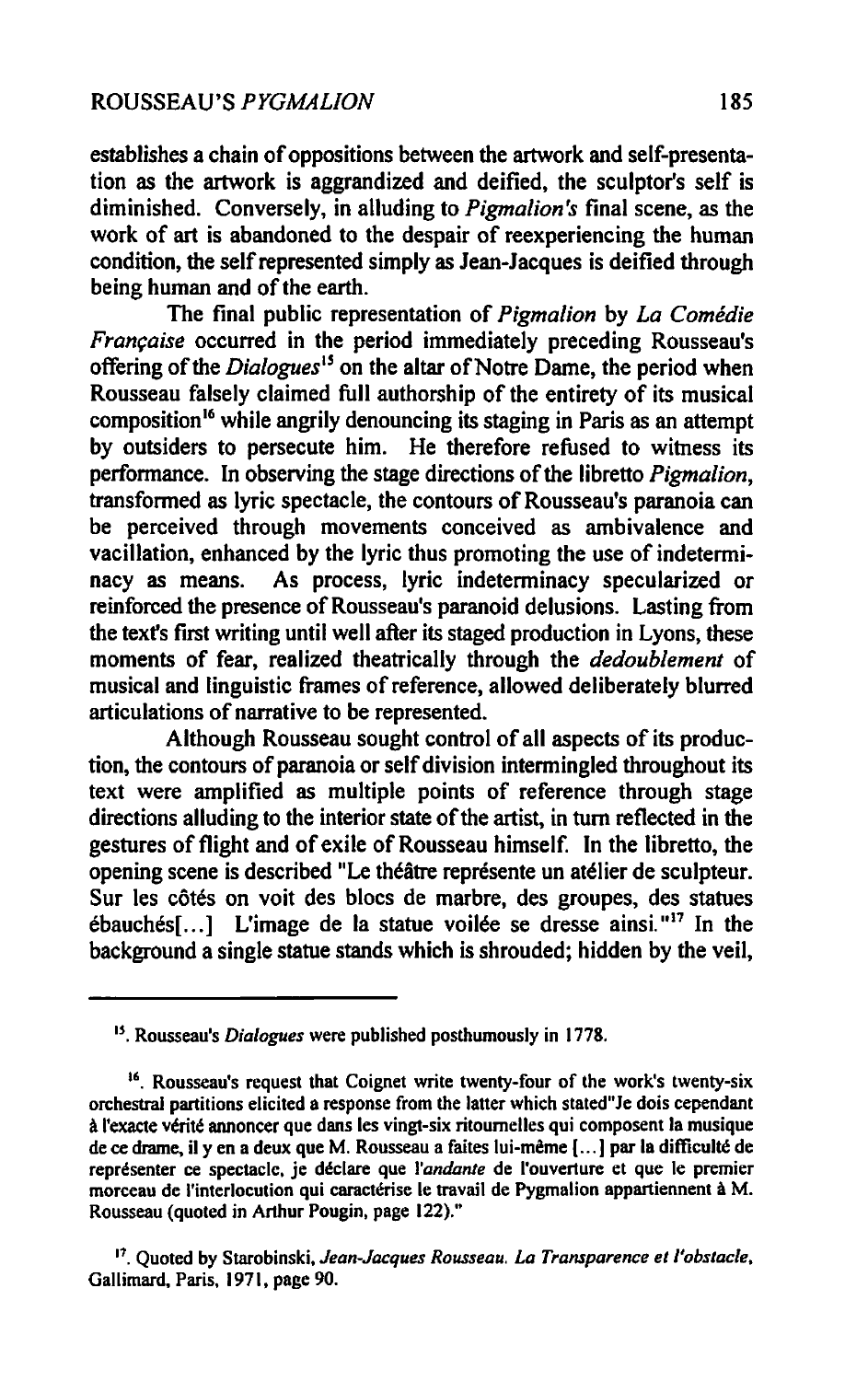the projected image is invisible. Stage directions, presented in the libretto, focus on the interior state of the artist, "Pigmalion, assis et accoudé, rêve dans l'attitude d'un homme inquiet et triste; puis se levant tout-à-coup, il prend sur une table les outils de son art, va donner par intervalle quelques coups de ciseau sur quelques unes de ses ébauches, se recule, et regarde d'un air mécontent et découragé."<sup>18</sup>

The posture of Pygmalion is thus one which indicates melancholy. Although not given a proper narne, the term *génie,* prevalent in the late-eighteenth century, directs the opening monologues away from the mood of melancholy toward the view of the self as exceptional person. "0 mon Génie! ou es-tu? mon Talent, qu'es-tu devenu? Tout mon feu s'est éteint; mon imagination s'est glacée; le marbre sort froid de mes mains. Pigmalion ne fait plus des Dieux Tu n'es qu'un vulgaire artiste. Vils instrumens, qui n'êtes plus ceux de ma gloire, allez, ne déshonorez point mes mains!"<sup>19</sup>

From the text, Rousseau as author appears to identify with the character, Pygmalion, carefully constructing the recreated self from marble stone, easily fragmented, and thus risking loss. These varying states of mind indicated through the stage notes act as supplement to embody a hoped-for unity and coherence on the part of Rousseau/Pygmalion, one reflecting a possibility of being, one yet unfulfilled at its writing. For example, when Pygmalion first perceives the image behind the veil, the quest for selftruth visualized through the stage direction as fear is emblemized by the phrase, "Je ne sais quelle émotion j'éprouve en touchant ce voile! une frayeur me saisit; je crois toucher au sanctuaire de quelque divinité.  $n^{20}$ 

As prelude to *The Dialogues,* Rousseau both creates and represents in *Pigmalion* the beginnings of a self in crisis, presented from the point of view of the relationship between the self, the created or recreated self, and the visualization of this process of creation, witnessed by peers as lyric spectacle. As in the *Dialogues,* tripolarity is present but is theatrically and Iyrically objectified. Throughout, the libretto profers a dialect of opposites such as those of warmth versus coldness, of the natural versus the artificial self, and artistic aspiration versus humility, projecting an aspiration for coherence or unity of self on the part of Rousseau, one which he wishes his spectator to know as peer and as witness. Thus, as a result of the final scene of contemplation, Pygmalion

*20. Pigmalion,* libretto page 8.

<sup>&</sup>lt;sup>18</sup>. *Pigmalion*, libretto, pages 3 and 4.

<sup>19.</sup> *Pigmalion,* libretto, page 4.